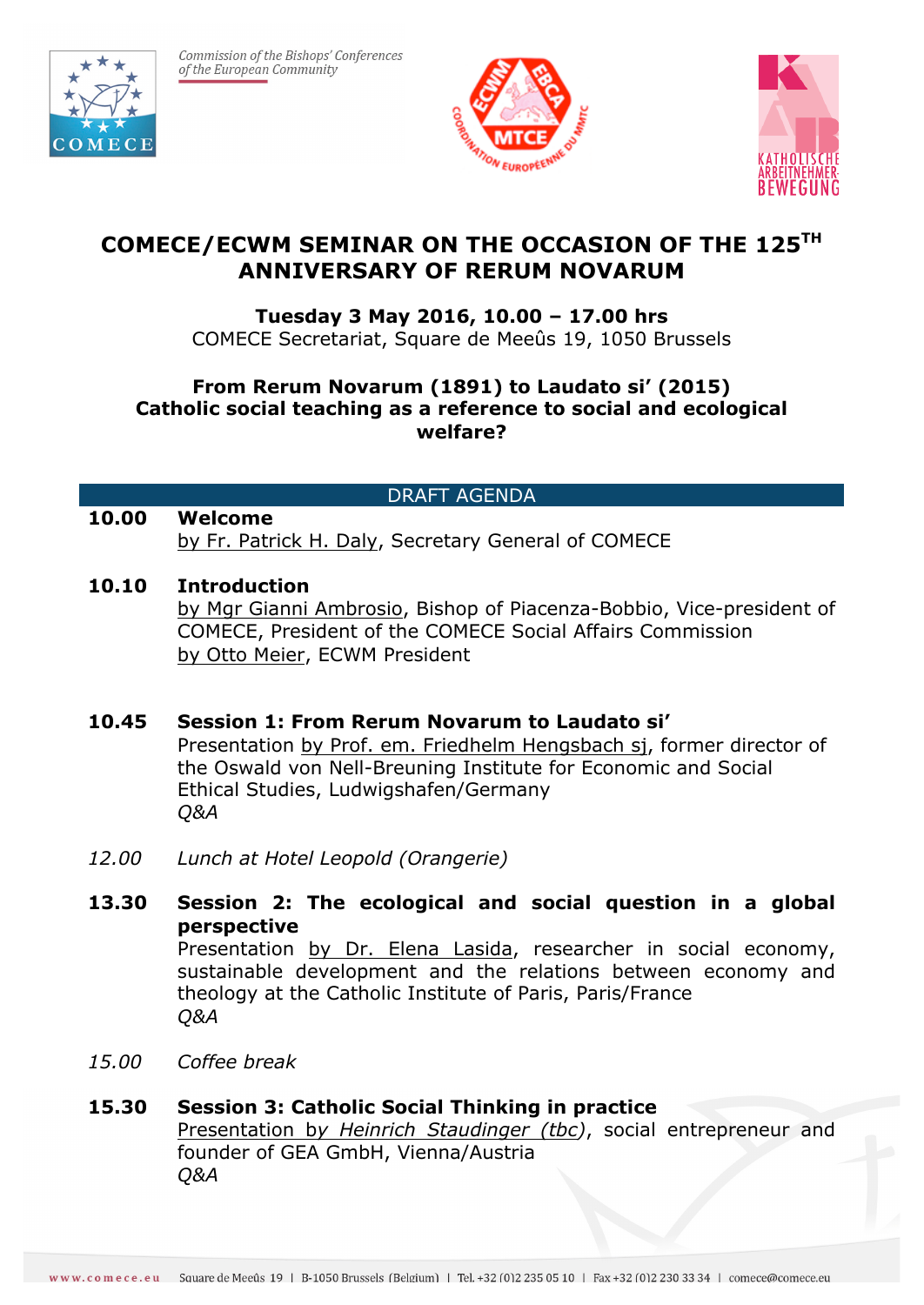## **16.00 Panel debate**

on the significance of Pope Francis' encyclical Laudato si' on social and ecological welfare

## **With**

- ▶ Prof. em. Friedhelm Hengsbach sj
- > Dr. Elena Lasida
- $\triangleright$  Heinrich Staudinger (tbc)
- > Dr. Ellen van Stichel, post-doctoral researcher at the Faculty of Theology and Religious Studies, Catholic University (KU) Leuven

#### **17.00 Closing of the seminar**

by Prof. Johan Verstraeten, Professor of Theological Ethics at the Faculty of Theology and Religious Studies, and director of the Centre for Catholic Social Thought, Catholic University (KU) Leuven/ Belgium

#### *The seminar will be moderated by Prof. Johan Verstraeten*